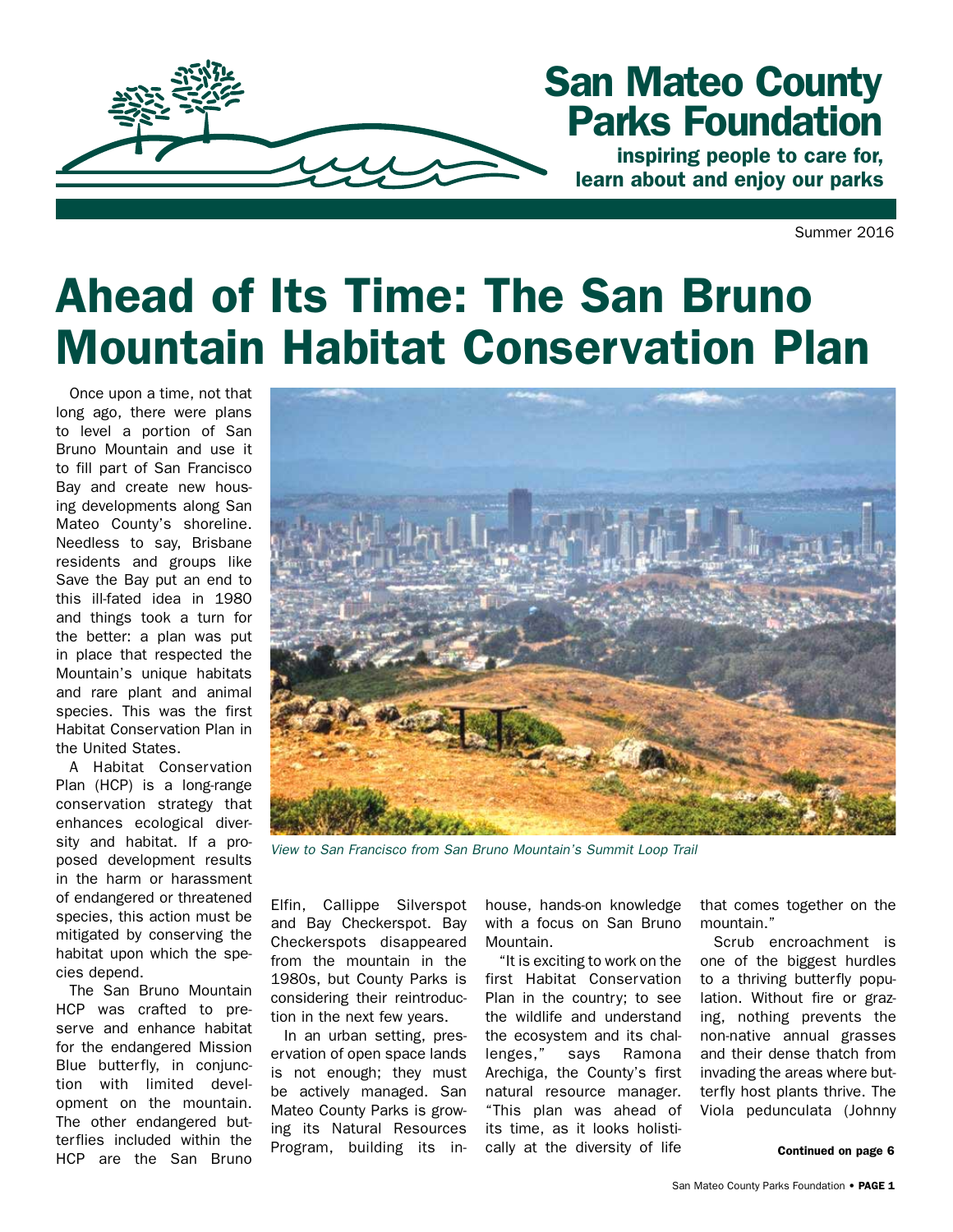### We Moved!

Come find us at the Captain's House in Coyote Point. Our new address:

San Mateo County Parks Foundation

1701 Coyote Point Drive, San Mateo, CA 94401

#### San Mateo County Parks

Coyote Point Recreation Area Crystal Springs Trails San Andreas Trail Sawyer Camp Trail

Edgewood Park & Preserve

Devil's Slide Trail

Fitzgerald Marine Reserve Pillar Point Bluffs Pillar Point Marsh

Flood Park

Friendship Park

Junipero Serra Park

Huddart Park

Memorial Park Pescadero Creek Park Sam McDonald Park Heritage Grove Mirada Surf

Moss Beach Park

San Bruno Mountain Park Sanchez Adobe

San Pedro Valley Park

Quarry Park Woodside Store

Wunderlich Park

#### Contact information

San Mateo County Parks and Recreation Foundation

1701 Coyote Point Drive, San Mateo, CA 94401

650/321-5812 voice

info@supportparks.org www.supportparks.org



Newsletter designed by Shannon Corey Web page by Richard Zimmerman Stock Services provided by UBS

# Finding community while taking care of our parks: Marvin's experience

by Marvin Nieto and Michele Beasley

It was the opportunity to go camping and partake in a resume-building adventure that made joining the Student Conservation Association (SCA) summer crew so appealing to Marvin. Marvin grew up in Redwood City and attended Sequoia High School, where for three seasons he was an SCA crew member.

"I had never considered the environment to be important. It was family, money and an education that mattered to me. However after working in the parks, I came to see the value of our environment. I saw this firsthand when we camped at Half Moon Bay State Park. The beach was beautiful, but ice plant and mustard plant covered the park. These plants are nonnative and crowd out native plants. The crew leaders taught us how to use the trail maintenance tools. We played games and hiked around. The crew and leaders became friends and we learned how to work together as a team."

Marvin was the only student from his high school to join SCA, which meant he was meeting and working with youth from around San Mateo County and also from the East Bay.

"At first, I didn't really feel like I belonged. When you are taken to places far from your home, without smartphones or expectations, the crew just has each other and you end up developing a seamless bond. We were all different, and after spending three nights camping, we found our own community, which is essential for a crew working together.

I got to work on San Bruno Mountain with an SCA crew from Oakland. After camping for two days, it felt like I had known them for a long time. We cheered each other on during a ropes course and shared stories around a campfire. We pulled out invasive plants, piling them up for park rangers to dispose. We gathered on top of that mountain of invasive plants for a group photo and when I look back at it, it reminds me of the power and magnificence of people who care about each



*Marvin, in the foreground, helps set up camp as a crew member of Student Conservation Association (SCA).*

other and their environment."

The close bond Marvin formed with his crew members and the knowledge he gained from working in the field infused him with a new sense of confidence. This propelled him to take what he learned and apply it to his daily life. Today, Marvin is a student at Cañada College, taking Environmental Science classes. He is also an Apprentice SCA crew leader, leading activities and mentoring crew members.

"It is important that programs like SCA are offered to youth, so they can volunteer and learn about social and environmental issues. When you take the initiative to learn things and solve problems, a whole new world opens up for you. And when you make the most out of a new experience, a great appreciation comes over you and you realize you can be a leader too."

The San Mateo County Parks Foundation has been funding SCA summer crews for eight years.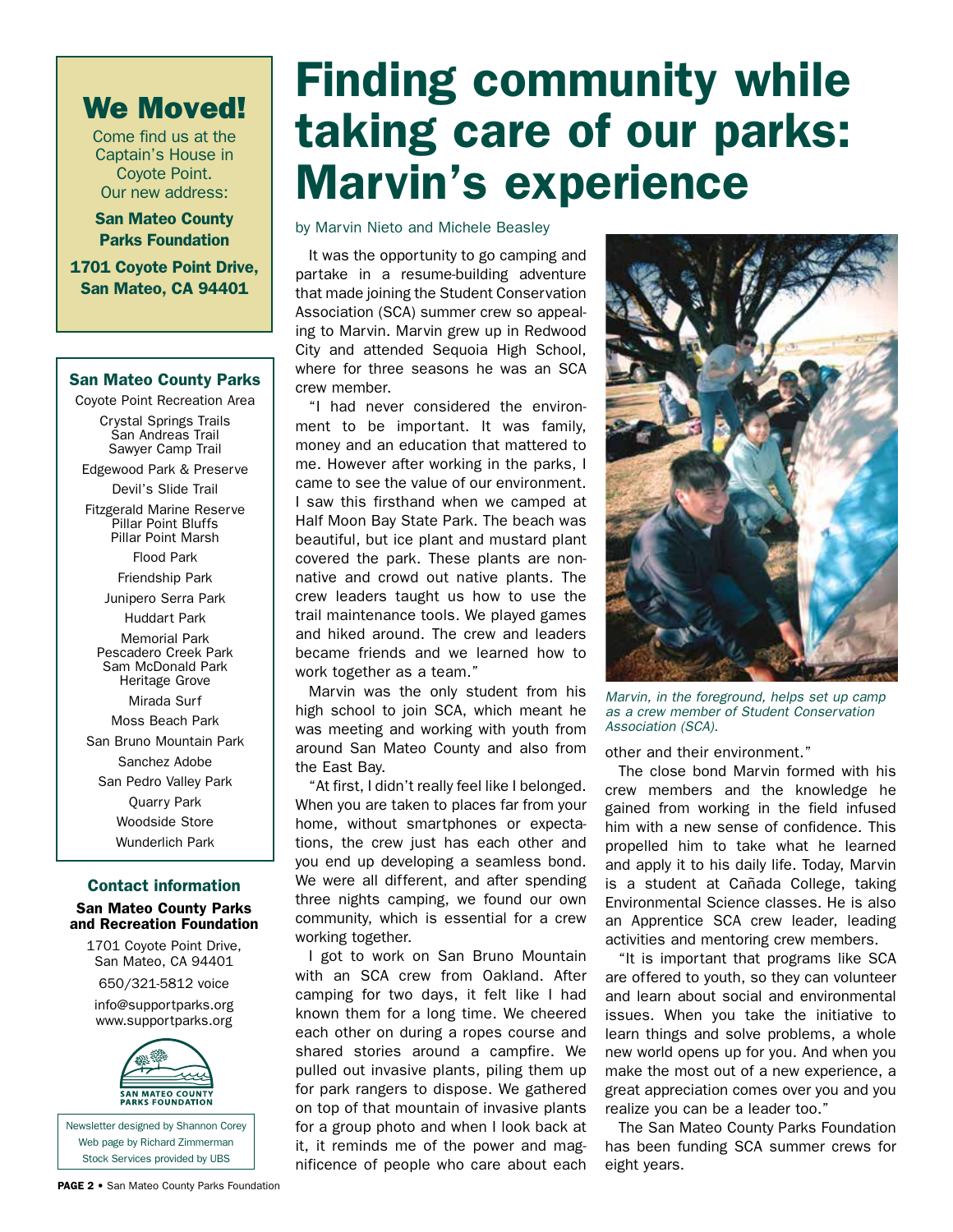## Find time to navigate the outdoors with the Parks Foundation's newest board member

#### by Steve Wood

My love for the outdoors has led me to the Parks Foundation. Since 2004, I have visited each of the county parks

as a geocacher and have volunteered leading family geocaching hikes on the peninsula for several years. I wouldn't be surprised to find that my GPS had taken me to nearly every trail in the county! I am the father of four great kids, so I appreciate how much the parks add to our lives.



In 2005, I joined REI to help launch the Outdoor

School. As an instructor, I brought students outside to discover our parks and learn new skills, like GPS navigation. Today, as the manager for

Outdoor Programs with REI, I get to share my passion by introducing Bay Area residents to the benefits of a life outdoors. My current role at REI

> lets me develop relationships with land managers and non-profit partners around the region. My team supports open space access and volunteer projects through grants, including a long relationship with the San Mateo County Parks Foundation.

My deepest connection to the county parks is through my advocacy for the Bay Area Ridge Trail.

This iconic work in progress will bring people to the most beautiful vistas in the Bay, far above the noise of the valley.

My career has led me through a vari-

ety of operational management roles, and I hope to contribute sound business advice on the board. I also have a great deal of experience in organizing events, and look forward to helping the foundation tell its story and the stories of our parks.

### Save the Date!

The San Mateo County Parks Foundation and the Student Conservation Association (SCA) will be hosting an office-warming on Thursday. August 25 from 5:30pm-**7:30pm** at the Captain's House at Coyote Point.

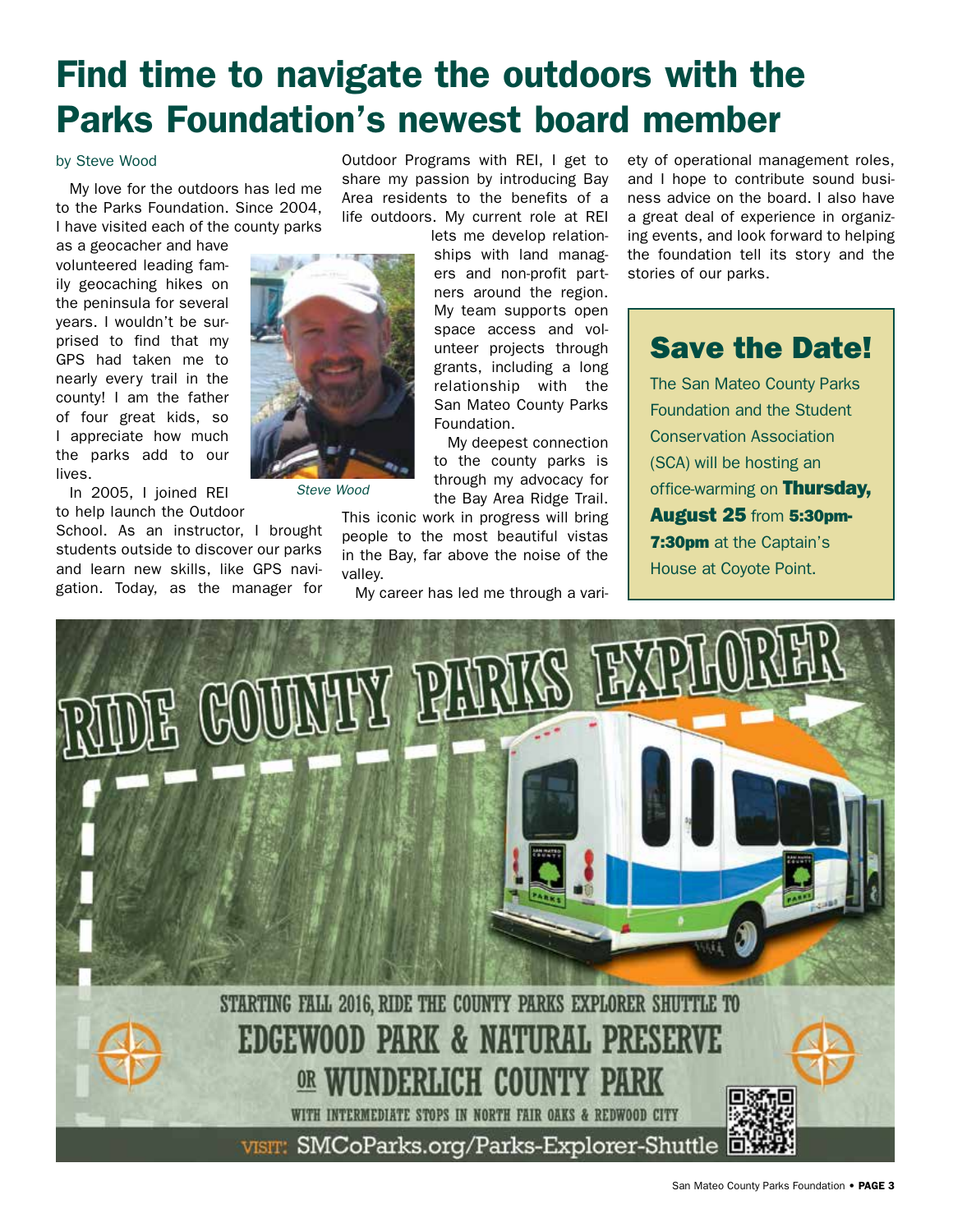# Thank you to our generous supporters!

#### The following contributed between February 1, 2016 and June 30, 2016

#### \$5,000 and greater Alvin & Marsha Begun

Bay Area Barns and Trails County of San Mateo Intero Foundation Jacques M. Littlefield Foundation The JiJi Foundation Denise & Cary Phillips REI SanDisk, a donor advised fund at Silicon Valley Community Foundation Wells Fargo Foundation *\$1,000 to \$4,900*

Boston Private Bank and Trust Company Julia Bott & Paul Acklin Friends of Edgewood Hillsborough Garden Club Elizabeth & Zachary Hulsey Palo Alto Medical Foundation Brad & Shannon Price David & Laura Schrier Thomas Werbe Steve & Catherine Zelencik

#### *\$500 to \$999*

Robert & Doris Callaghan Robert & Amy Chin Michael & Theresa Duncan Steve Harrick & Jennifer Min Meredith Hoffer Mark Lewis Allan Martin Douglas & Beth Mohr John & Donna Novitsky Richard Paterson Sandy Sloan & Eric Richert Kelly & Jedediah Thompson Mary Lee Wachtel George Weinberg

#### *\$125 to \$499*

David & Luisa Adams Peter Alley & Carolyn Strange Doug & Diane Allshouse Susanna Auyeung Robert C. Beach Lori Beasley Rebecca J. Beck

Laura Bermudez Bruce & Medea Bern Norbert Bischofberger James Blanchard & Theresa Sweeney Raymond Bolanos Kathryn C. Borgstrom David Bridgman Kyra Carswell Mel & Marguerite Casey Marc Ceragioli Jan Clayton David Cohrs R. Frank Coltart, Jr. Susan & Gary Conway Pat Day-Lollini Megan Delehanty Paul Dutra Donald & Janice Elliott Sharon Erro Gayle Etienne Susan Fernyak & James Dudley Eleanor Ferrari Les & Kay Filler T. Jack Foster Joan Friedman & Mark Applebaum Ann Ganesan John Gerken Martha M. Girdlestone Gary W. Glass Kirk Gould Kathleen Gwynn & Jonathan Cosby Jerry Hearn Robert Henderson Anita & Alan Herrmann Brendan Hilley Ronald & Claudia Howe David Jacobson Patricia Jacobson Carol Johnson Sarah Kinahan

Cathy & Jim Koshland Leslie Lamport Cathy Lego Joanie Loh Los Viajeros Riding Club Bill & Angeli Maney Daniel Martinelli

Justin Knowles & Jessica

Meng

Timothy R. McHenry Valerie Mersh Margaret Miller Mary Lu Murphy & Glenn Baker Srihari Namperumal Rick Nordensten & Kit Fung Marsha Oxsen Kirk Pessner & Russ Miller Wendy Porter Salomon & Susan Leslie Quintero Virgil & Carol Rose Linda Saltzer James Salyards Sam's Chowder House Janine Scancarelli Kevin Schmidt & Victoria Langenheim Rich & Debbie Serpa Paul & Julie Shenkman Brad Snedecor Carol & Mark Sontag Fred & Marilyn Stark Diana Stephens Caroline & Curt Terwilliger Mieke & George Tonn Craig Uhrich & Joan Ferguson Carol Sue Viele Gwynned Vitello James & Karen Wagstaffe Don Weden Gregg & Margery Whitnah

#### *\$124 and below*

Anonymous Cindy Abbott Cathy & Tom Abel Joy Addison David G. Allen Allan Almlie Lee & Anne Anderson William & Ruth Anderson Jean Atkinson Walter & Laurie Ausserer Iris Bagneschi Richard & Constance Barrick Kay Baum Susanne Baumhueter Donna & Rick Beaman Thomas Beck Nannette Begovich

Beau & Michelle Belanger Mary Belinsky Kathleen V. Beltrame Dimity Berkner Barbara Bernhart Betty Bernstein Michael A. Bible Nancy Bigler John M. Blackmore & Sheila Amoroso Manfred & Adelheid Boehnke Judith Borthwick Avis Boutell & Alice Miller Patricia Boyle Sheila Brady Mr. & Mrs. G Donald Brandt Veronica Breuer Heather Brien Stephen & Mary Jo Brimhall A. Bruce & Shirley P. Burns Suzanne Butler Karen L. Butterfield Mary Lou Cachero Steven Cady & Christine Angeles Barbara Campbell Bill & Catherine Campbell Joseph & Roberta Carcione Karen Christie & William **Hickey** Diane Ciucci William Clancey Fred Coffer Susan Cohen Edwin & Edna Colloff Susan Otto Comartin Committee for Green Foothills Elizabeth Coonan Elisa & David Cooper Susan & Robert Cossins Sandra L. Scheidler-Coulter James & Patricia Crafts Marie & Eric Dachauer Tamara & Douglas Dale Carey & Jamie Dalessandro Jill Daly Jane Day Dr. Margaret DeLano Shevlin de la Roza Laura Del Favero Mary DeLong & Jamie Riotto Frank De Martini Mary Jane Dempsey

Jennifer Derksen Margaret De Staebler Tom & Mary DeVries Helen Dolan & David **Schoenbrun** Lisane Drouin & Patrick Brennan Marta Drury Shirley Reusch Drye Mary Duffy Linda Eastman & Philip **Hanley** Sally Edmondson Sandi Ellis Daniel & Marion Emmett Thomas Eng Robert English & Anna M. Zara Steven & Jo Ann Evans Walter Fant Jr. Richard & Gloria Fasholz Sandy Fernandez Ronald J. Ferrari Janet Finer-Moore Shirley Fitzgerald Galen Foster Keith Freiberger Barbara B. Fukumoto Bobbie Fullerton Lynne Gaffikin Cheri Gandy Forrest & Carolyn Gee Mrs. Jo Gilbert Nancy Gilliland Gerard A. Goeser & Adele H. Fukuba Mike & Teresa Golubovich James K. Goodwine, Jr. Arthur Deane Gough Lea & Brian Greenberg Bucky Gregory Karen Gregory Michael Grimes Eric Haas Daniel & Olivia Haley Brian Hamilton Gregg & Susan Harvey Rebecca Haseleu Oliver & Gail Hawthorn Hannelore Hempe Eva Heninwolf Barry Hertzler & Eileen D. Protz Kali & Narada Hess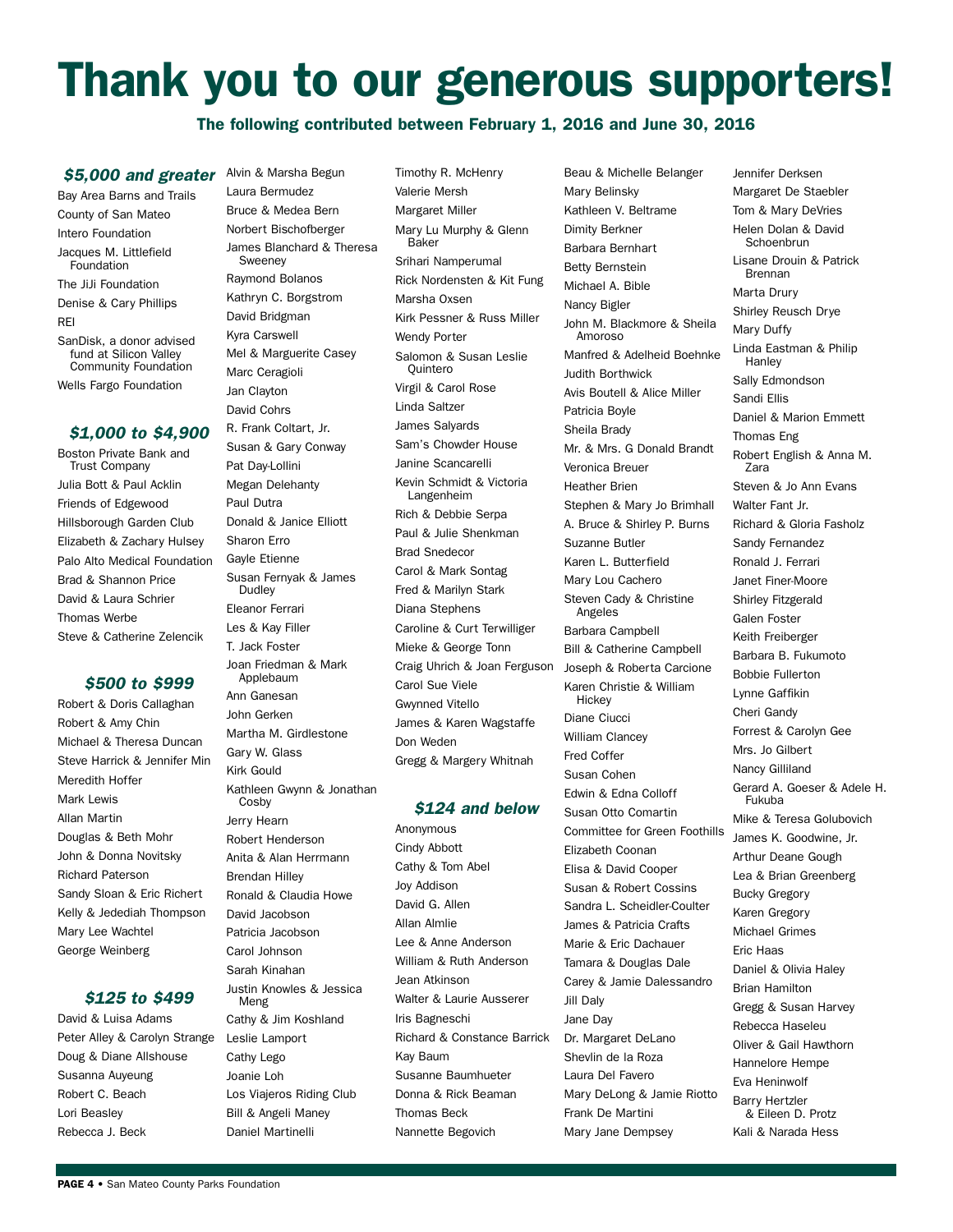Marilyn Higuera Dan & Margaret Hilberman Michael & Alicia Hildreth Thomas F. Hill Sherman Hoelscher Freda Hofland Otto Hofmann Colleen Hollenbeck Edwin Holloway Lenore Horowitz Margot Hottmann James N. Howell Greg Hull Dr. Stephen & Sonya Hurst Casey Inman Naomi Izumizaki Gerald & Susan James Paul E. Jarvis Lee & Wini Jebian Ann B. Jeffries Neal Johnson Louis & Marissa Johnston Dr. Don P. Jones Kevin Kannengeiser Sydney Kapchan & Steven Tulkin Michelle & Jerry Kaplan Boris & Erika Karinja Sadaye Kasuga Judy Kay David Kazakoff Patricia Kepler John P. Kesselring Walt Kohnert Patricia Kohtz Patricia M. Kongsle Jane Kos Diane & Frederick Kotta Anthony & Judith Kramer Patricia J. Kroft Richard Kulesza Jack & Jane Kundin Steven Kunitake Michael D. Kupfer Donald Laclergue Vera Lane Laura Larkin & Eric Saund Allen Lauer James Leising Jack & Ruth Lemein Linda Leong Robert Lindberg Jacklyn & Neal Litman Don & Nancy Lorenzen Jennifer Lowry Claudette Maccan Eleanor MacDonald Chris M. MacIntosh

Stephen & Rosemary MacLeod Rosemary MacLeod Gary & Lisa Madden Lloyd & Marilyn Mahaffy Deborah Maio Derek Marsano Drew McCalley Charles McCarthy, Jr. & Maria **McCarthy** Bonnie McClure William & Ellen McLennan John & Wanda McMullin Robert Merk & Teri Pesta Arnold Miller Marian & Philip Miller Julianne W. Mooney Suzanne Moore & Robert Holland Yvonne Mootz Jeff Moroso Sandra & Robert Morse Sherrick Murdoff Lorraine Murphy Marilyn Murphy Elizabeth Murray Bruce Mussell & Monnie Boldt Deborah Mytels Barbara Naas Nicholas & Jacqueline Naclerio Robert K. Nagata & Gayle Mayekawa Mark Nakano Anna Nastari Norma L. Nessier Maynard Nonnemacher Margaret Nordensten Al & Gayle Notowitz Gary & Elaine Ogawa Kevin & Gabrielle O'Neil Michael Pacelli Rodney & Jeanne Panos Jean Parmelee Ed & Janice Pausa Jonathan Penn Joyce Pennell & Robert Walker Stephen & Patricia Pickford Patty Pope & David H. Gluss Rhonda Press & Lawrence Ragent Tom Pressburger Henry & Doris Rankine Michael & Christine Read Lisa Rehman & Serina Beauparlant Naomi Rentz Nancy Reyering & Martin Walker Katherine Coonan Rhoades

Charles & Francean Rible Mr. Monte Richardson Andrew Rodondi Lisa & Mark Rosenthal Judah & Ruth Rosenwald Barbara J. Ross Joanne & Steve Rovno Barbara Rucker Julia Salas Ellen Saliman & Dr. Gerald Saliman Kevin & Tatiana Scanlon Deanna Schiel Arthur Schmid Carla Schoof Stanley & Willis Marie Scott Rita Seamans Carole Self Amanda Serenyi Somasekar Seshagiri Ann Shadwick Diane Shea Elliot Shubin, M.D. Mark Simon Virginia Smotherman Barbara Sparks Marlene & Hank Stern Douglas & Kathryn Stevens David Stewart Matthew A. Stewart Deborah Stone Kathryn Strachota Richard & Jo Anna **Strawbridge** John Sulzbach Lina Swisher Kym & Lars Teppo Carla T. Terwilliger Margaret Thayer Nancy Thomas-Terry Eric & Stephanie Tilenius Theresa Titus Alvin H. To Tim Toda Francis Toldi Charlene Trueb William & Katherine Van Beckum Marilynn Vandor Holly Van Houten Art & Carlene Vasquez Timothy J. Vine Dorothy & Paul Wachter Mary Helen Waldo Mary C. Walker Linda & Stephen Walsh Marilyn J. Walter Catherine Wandro Robert Whitehead

Petra Wiedman-Smith

Ellen Williams Rita C. Williams Kristen Willison Carol R. T. Wills Marianne Witscher Randolph & Melinda Wong Yulanda & Felix Wong Heather & Mike Woods Richard Wysong & Helen Nancy Schneider Michael & Martha Yamamoto Smitha Yellamraju Julie & Joe Zier

#### *Monthly Giving*

Rebecca Archer Lee Baker Michele Beasley Brenda Bennett Estelle Bertolucci Pamela Bilz Jennifer Bruggeman Matthew Booth Chidester Dorothy Cordell John Echarte Timothy Fox Deking Francisco Pamela Gibson Jorge Gomez Heather Hardy Samuel Herzberg Steven R. Hibshman Christine Hollender Ann Johnson Lenora Ann Jones Alicia Kellie Ashley Larsen Teresita Laya-Evangelista Alice Leung Kirk Lindstrom Kimberly Marlow Susan & Jack Marquis Ginger Martinez Maria Mastrangelo Perry McCarty Jr. Nancy Noah-Bear Martha Poyatos Timothy Reardon Ma Rivera Robert Ervin Rosenthall Diane Ross Trisha Sanchez Mary Catherine Schumacher Amy Selmi Diana Yen Shu Lorraine Simmons Gladys Smith Georgia Stigall

Matthew Suarez Donna Vaillancourt Gerardo Velez Jeremy Wagner Elizabeth Yale Han Yun

#### *Gifts in Honor*

Mia Karamatsu in honor of Elyse & Sophie

#### *Gifts in Memory*

Allen Perris in memory of Joan Perris Timothy Burkhart in memory of Rich Murphy Timothy Burkhart in memory

of Jerry DeAngelis Brad & Shannon Price in memory of Keith Braxton

#### *Matching Gift Program*

Adobe Systems Inc Apple Inc. ExxonMobil Foundation Genentech, Inc. IBM International Foundation Recology San Mateo County Salesforce.com Skoll Foundation Visa

> *Every effort was made to ensure that this list is complete and accurate. The Foundation regrets any errors or omissions. Please contact us so we may make the proper correction.*

> > *Newsletter design by Shannon Corey*

*Web page by Richard Zimmerman* 

*Stock services provided by UBS*

*Accounting services provided by Good & Fowler, LLP*



*Be sure to Reuse then Recycle*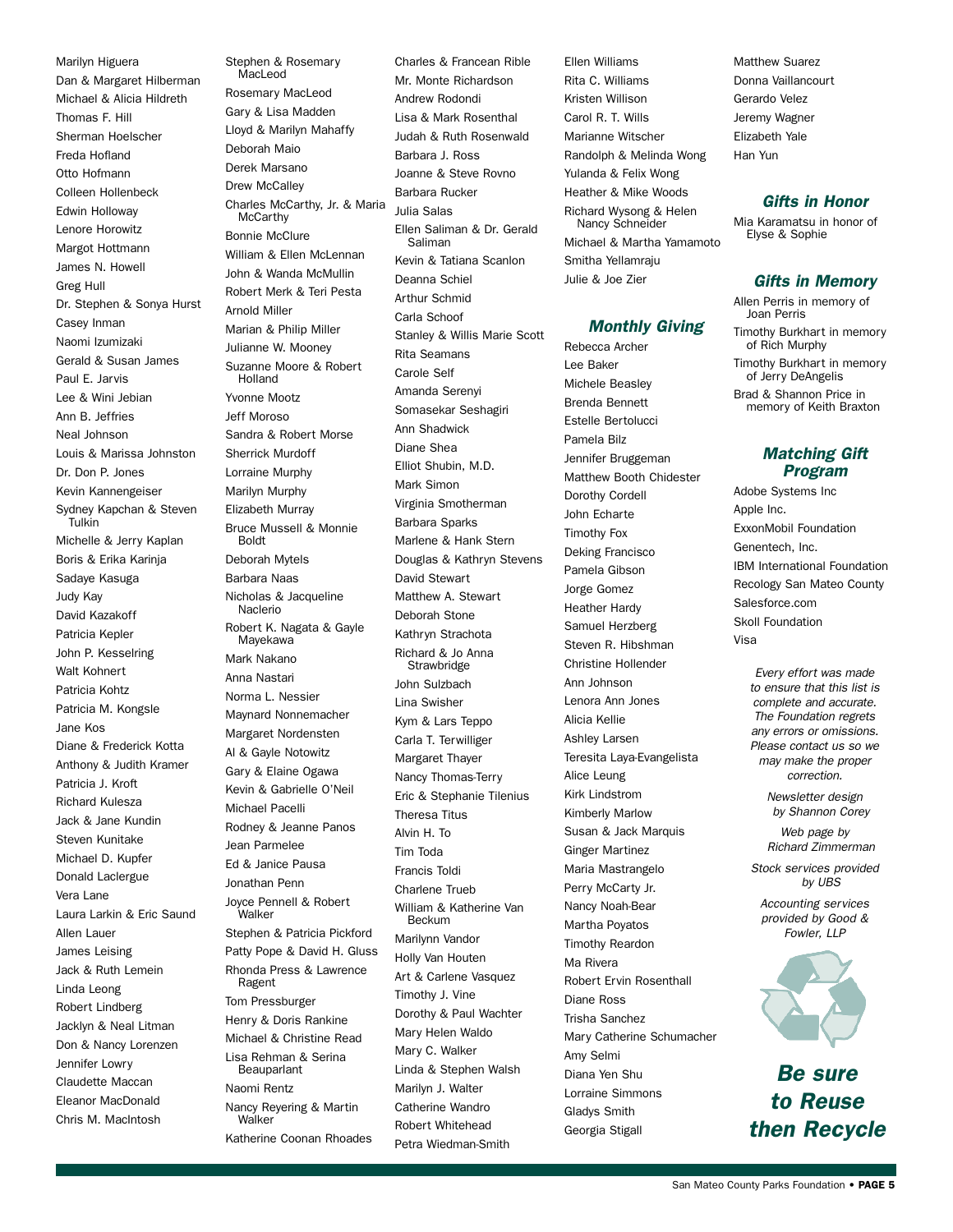Thanks to thousands of individual donors like you, the Foundation has provided millions of dollars to support our San Mateo County Parks.

#### Every gift counts – join us today!

You can support the Foundation and our parks by making your donation today. Your gift will help us fund priority programs and projects that benefit park visitors and the parks' natural resources.

Gifts can be mailed to San Mateo County Parks Foundation 1701 Coyote Point Drive San Mateo, CA 94401 Or on-line at www.SupportParks.org

### Leave a Legacy Gift to the San Mateo County Parks Foundation

Your generous contributions have helped us fund over 30 projects, and a gift from your estate could continue that legacy by providing important future support for the San Mateo County Parks.

Gifts large and small are important. Charitable giving is not only for the wealthy! Estate gifts can be unrestricted or dedicated to specific projects or parks that are dear to you.

For more information, please contact Michele Beasley, Executive Director, at Michele@SupportParks.org or (650) 321-5812.



*The Callippe Silverspot*

#### San Bruno Mountain

(continued from page 1)

jump ups), for example, is the host plant for Callippe Silverspot and needs space to expand. However, the thatch shades it out. To manage this, County Park staff will be monitoring butterflies, crafting a rare plant management plan, and instituting a grazing trial.

The largest populations of Mission Blue, San Bruno Elfin and Callippe Silverspot butterflies are on San Bruno Mountain. The loss of their habitat here can mean the loss of these butterflies overall. Just as Coyote Ridge near San Jose provides the larvae and adult butterflies for reintroduction at Edgewood County Park in Redwood City; Mission Blues from San Bruno Mountain are provided to other parks, like Twin Peaks in San Francisco, to ensure their continued survival.

The San Mateo County Parks Foundation plans to raise needed funding to update trail signage and kiosks so as to tell the story of the endangered species that inhabit the mountain. Thanks to our many donors, we were able to supply and outfit a tool trailer that is used at stewardship events on the mountain, such as weed removal and volunteer planting days.

Today, there are nearly 1,300 Habitat Conservation Plans in the United States. San Mateo County was onto something when they led the charge for habitat planning on San Bruno Mountain over 30 years ago. This gift is right in our backyard. So plan a visit to this rugged landscape, drink in the views of the Bay, and be thankful that the top of the mountain wasn't leveled to fill the bay, but instead protected for us, and the butterflies, to enjoy.



• 7am or 10am start at Menlo-Atherton High School

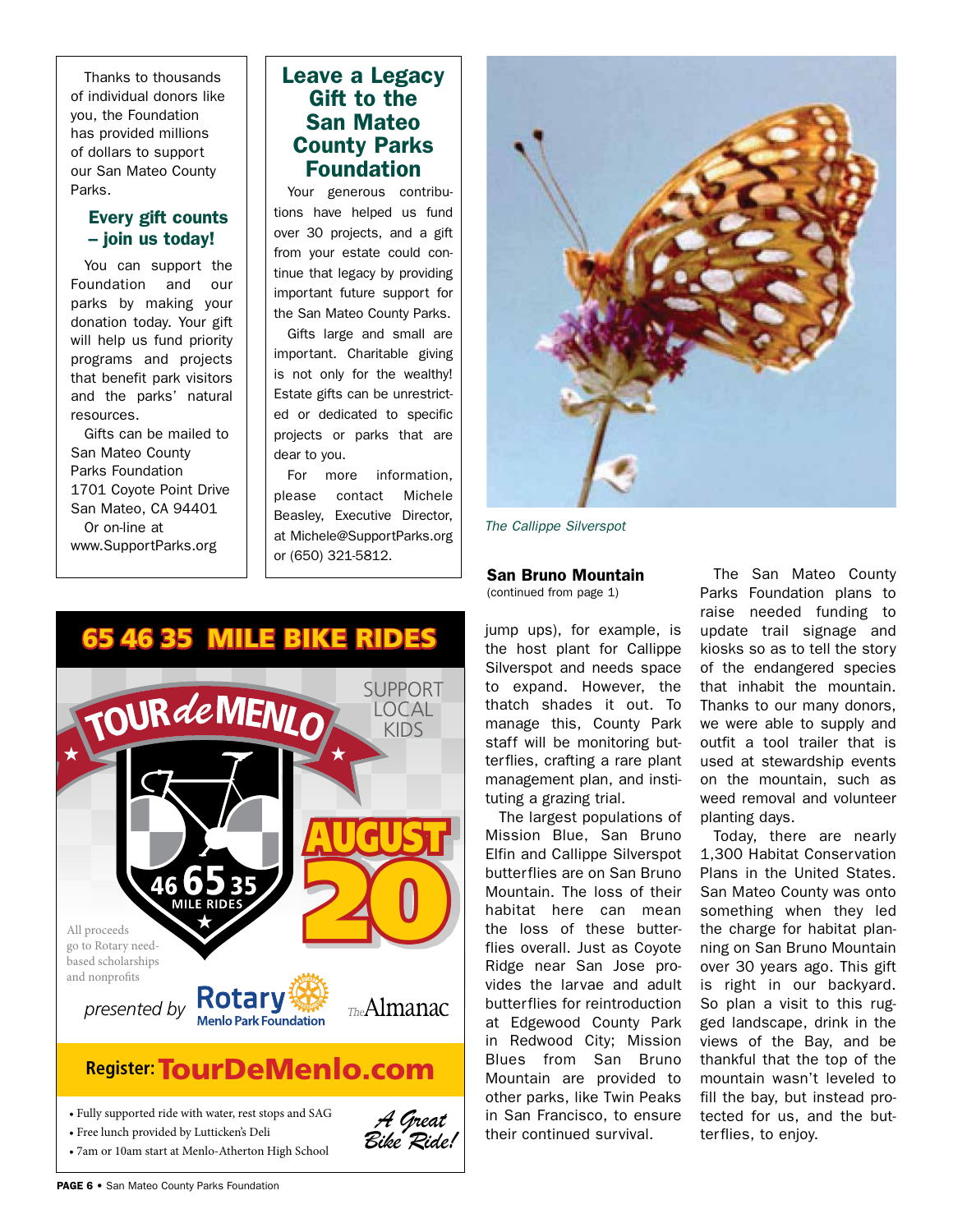## The peregrine falcon chicks, recently hatched above Devil's Slide Trail, are flying!